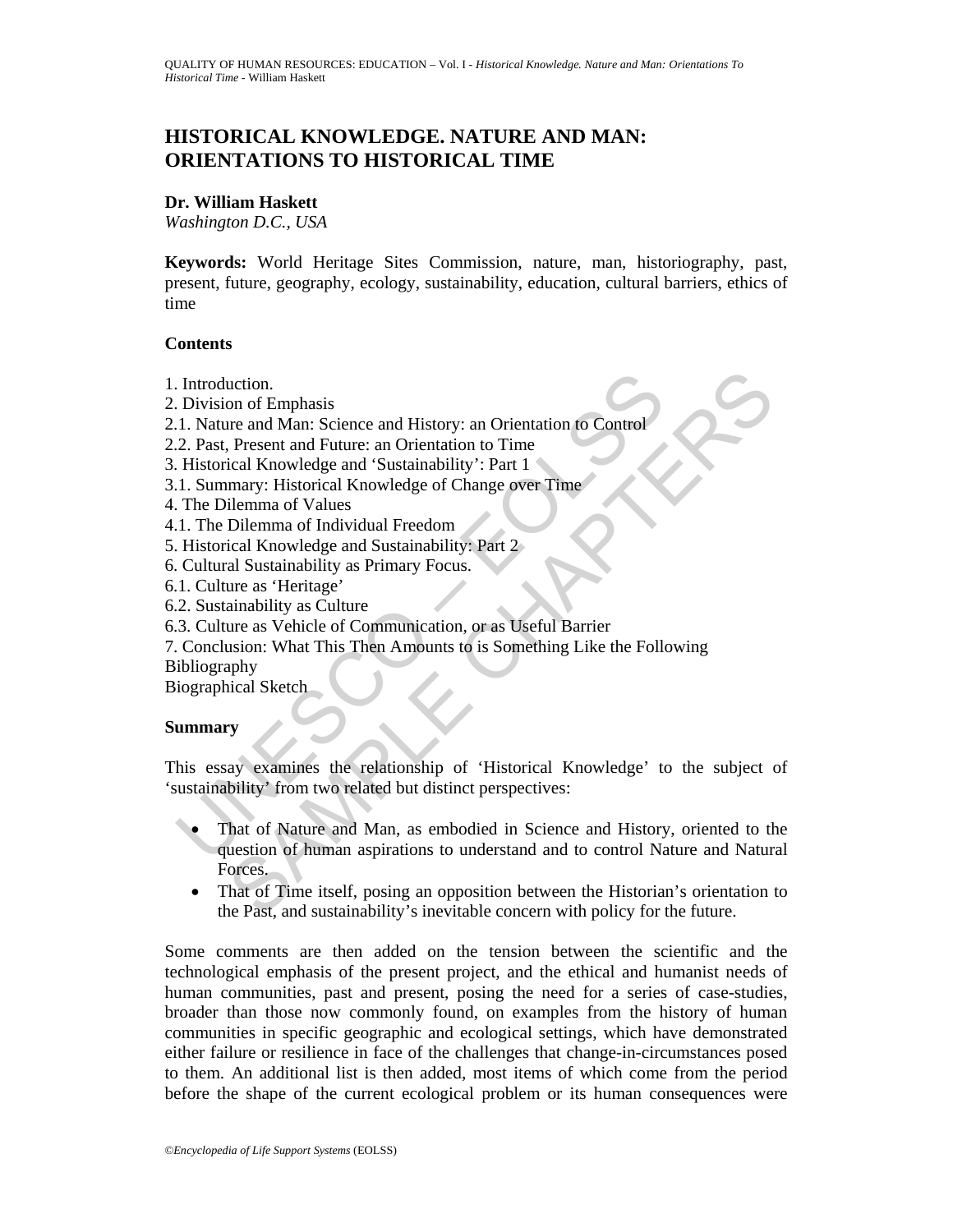quite established in human consciousness, and when the capacity of men to pose a danger to their own survival was much smaller than it is now.

The essay looks at what historians have done that approximates to current definitions of 'sustainability,' and concludes that there is not much in its nowadays-form to add to the scientific and technological definition of it, but that something more can be done with its translation into 'cultural sustainability,' in something like the form that the World Bank and the World Heritage Sites Commission give to it.

Finally, the essay examines the possibility of cultural resistance to external influence as an offset to fears of uniformity at a global scale, using the work of Norman Daniel as an entry to key examples, from the history of cultural transmission and the utility of barriers to the imposition of knowledge or technology from outside (on the model of Christendom's ultimately successful resistance to the influence of Islam) and the complex meaning of decolonization as a re-assertion of culture.

### **1. Introduction**

and the imposition of knowledge or technology from outside thristendom's ultimately successful resistance to the influence of omplex meaning of decolonization as a re-assertion of culture.<br> **Introduction**<br>
1 the present st to the imposition of knowledge or technology from outside (on the model dom's ultimately successful resistance to the influence of Islam) and the meaning of decolonization as a re-assertion of culture.<br> **Luction**<br>
Interior In the present state of Historical Knowledge it is literally impossible to omit the personal in the sense in which it is meant in the Science of Nature 'Instruction to Authors.' This is because all historical statements are taken to be hedged around by those considerations which emphasize rather than avoid the personally referential and the subjective, so that their omission would simply be read as a form of dishonesty. This is, for instance, the essence of the feminist critique of what is considered a malehegemonic history, of ex-colonial society's criticism of the history produced by former masters, and so on. I presume that the inclusion of the prohibition in Science of Nature emerges from the sense that genuine science is without a personal referent, but it must work a particular hardship in this instance. It is worth remembering what Virginia Woolf said about the claims of science in her own day: "Science is not sexless: it is a man."

It is to be understood that all references to 'historical knowledge' in what follows must be understood as referring not to history-as actuality, or as past-times simply, but to that form of written history produced by the discipline practiced by the professional historian, under conditions which are generically described as having the past as its subject-matter, recreated or re-fashioned by some Historian in the present. From this follows the dual necessity of a description of objective reality (which links it to the claims of a broader science) and the acknowledged problem of existential subjectivity.

This first difficulty is given greater linguistic emphasis by the fact that the English language utilizes a single word, 'history', to cover both meanings, i.e. the past is 'history' and the knowledge that we claim to have of it is also 'history,' missing the distinction in German, for example, between 'Geschichte' ( = event, affair, business, concern, with some overlap with 'story' admittedly), and 'Historie,' ( = history, story, narrative, while the person is called 'historiker' and the adjective 'historisch' = historical) or, in a linked context, that between the knowledge (science) we have of 'natural processes' (Naturwissenschaft) and that we claim to have of the workings and products of the human mind (Geisteswissenschaft').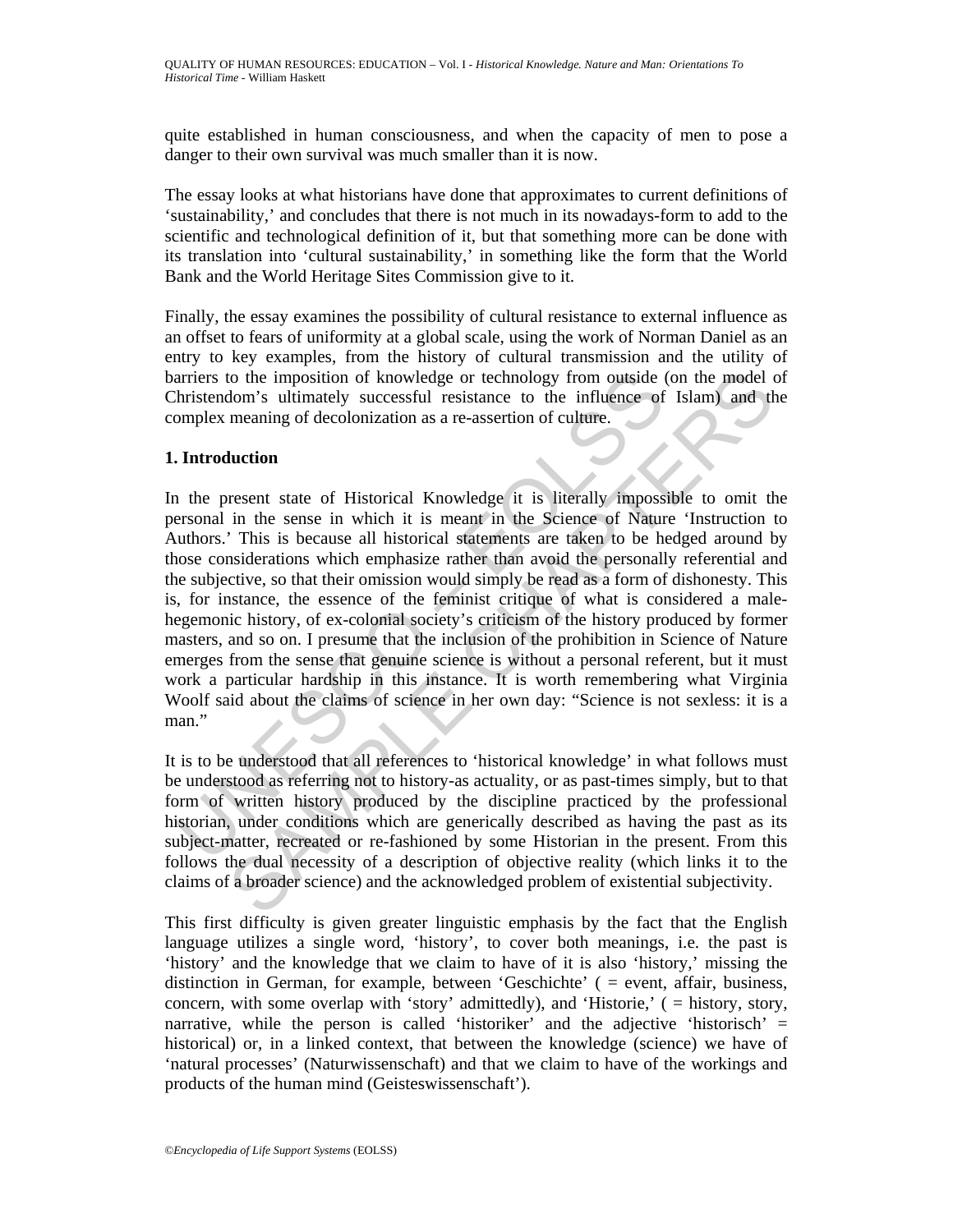The 'history' of the past that we claim to know is expressed in the writing of history, i.e. in Historiography and this is both a real thing in itself, and the object of a Philosophy of History, which differs from both of the previous things, or is rather applied to one or to the other, without the distinctions involved being always noted or taken into account. Thus, it is sometimes meant that there is a meaning to what actually occurred in the past ( = past as actuality, as in Georg Friedrich Hegel's 'Reason,' or Karl Marx's 'Dialectical Materialism'), and sometimes that the writing of history  $($  = the professional historian's creation) takes this or that shape according to what philosophical assumptions about it are being made (as in R.G. Collingwood's *Idea of History***,** or Arnold Toynbee's *Study of History***,** or Jacques Barzun's *Clio*, or many other analogous comments on the 'historiographic enterprise').

In most instances, these comments will be to this last, i.e. to the notion of professional history as a varied form of historiography**,** where the actual product of the historian's work is at stake rather than its ostensible subject-matter, i.e. the past in all its varied phases and forms. These comments are cast in two related but slightly different moulds:

- 1. Nature and Man: Science and History: an orientation to control.
- 2. Past, Present and Future: an orientation to time.

They then conclude with a survey of the problem of 'cultural sustainability,' and a consideration of 'cultural filters,' taken as resistances to influences upon forms or technology proposed or imposed from the outside.

### **2. Division of Emphasis**

## **2.1. Nature and Man: Science and History: an Orientation to Control**

In most instances, these comments will be to this last, i.e. to the notication<br>istory as a varied form of historiography, where the actual product cork is at stake rather than its ostersible subject-mater, i.e. the past<br>on Science in this sense is viewed as essentially reductionist rather than merely descriptive, although it obviously includes descriptive elements of varying degrees of importance, and for modern times is built around a common core of mathematical abstraction, at least since what we term the Scientific Revolution of the European seventeenth century.

instances, these comments will be to this last, i.e. to the notion of professiona<br>
s a varied form of historiography, where the actual product of the historian<br>
at stake rather than its ostensible subject-matter, i.e. the One of the earliest examples of the philosophic tensions contained in this last was that between the attempt to provide a firm basis in metaphysics for the new knowledge, represented by Rene Descartes and the *Discours sur la Methode***,** with systematic doubt overcome only by recourse to the thinking 'ego' which is perceived as thinking, and the discriminations defined by Blaise Pascal between the '*esprit geometrique'* (= the 'geometric spirit') which is that of natural science under the common guise of mathematical rules for deriving conclusions from premises which are absolutely clear because formulated by man himself and his reason), and the '*esprit de finesse'* ( = the 'spirit of or the ability to detect fine distinctions,' which derives what conclusions it can from premises which are grounded only in men's experience with things and his own affairs—and are so imprecise, but the best that can be got for human ethical purposes. In this latter sense, 'science' gives us clear conclusions on matters of fact, but no guidance to ethical principles, while ethics would guide us without being able to demonstrate absolutely and certainly the correctness of its derivation of conclusions.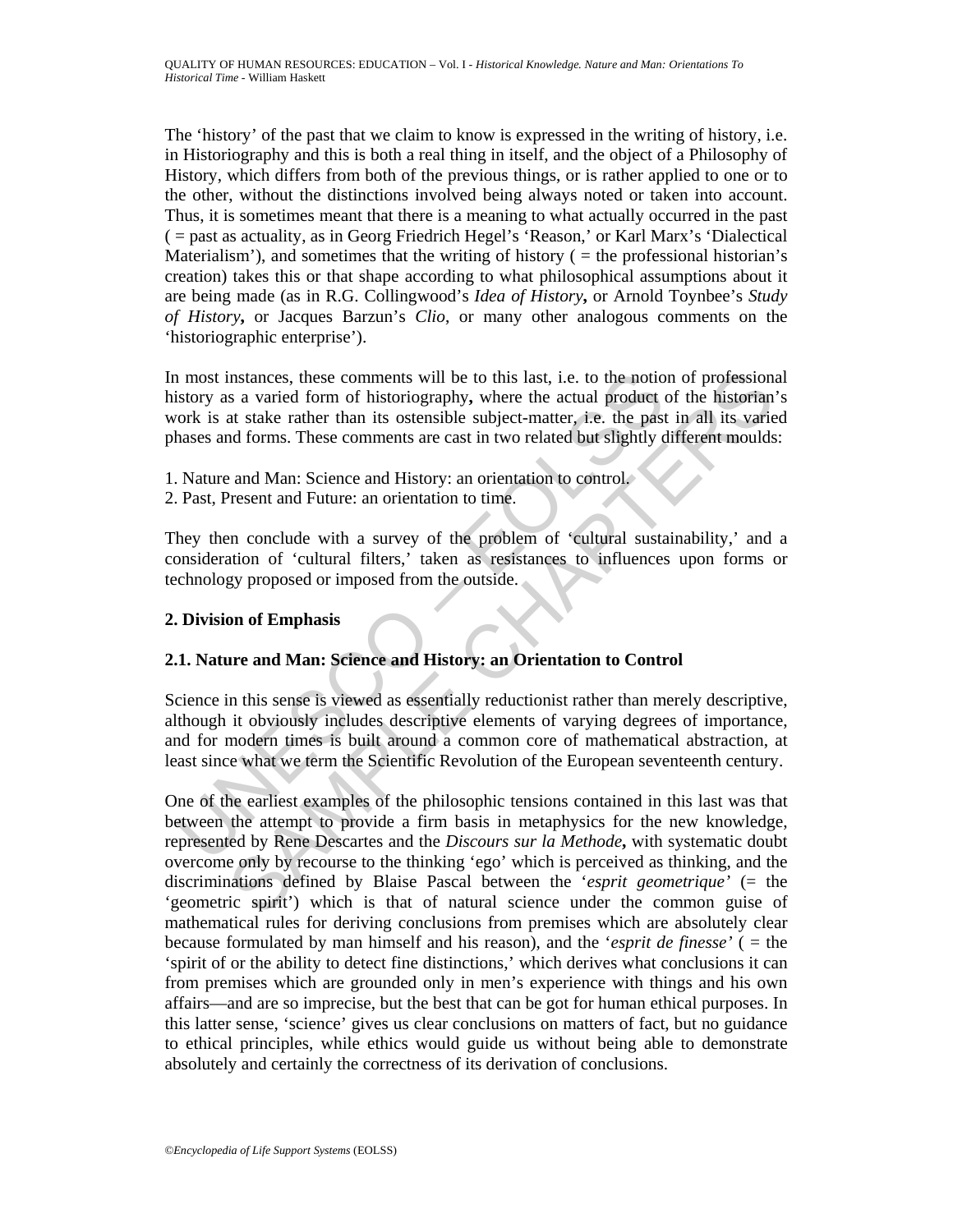The dilemmas involved are experienced within science itself as the distinction between those areas of knowledge found to be entirely matters of Cartesian mathematical order, and those which are simply matters of empirical description, such as Charles Darwin's derivation of the materials for the theory of natural selection and evolution from his observations in the Galapagos islands on the voyage of the Beagle. The latter fields were also taken to include biology and medicine, botany and geography—most significantly that of physical geography and geology—where the task of the scientist was thought to be limited to observation of whatever there was that was available for human observation, description and ordering, with the goal of following ordering patterns in nature itself.

In fields of knowledge, such as history, which are external to the common core of natural science, it is the Pascalian form of the fundamental human dilemma on which modern historians have most often relied to define a special purpose for historical thought, in the process emphasizing its uncertainties but making firmer its moral, ethical and human value and purpose as a critical means for the education of men.

atural science, it is the Pascalian form of the fundamental human dioodern historians have most often relied to define a special purpo<br>cought, in the process emphasizing its uncertainties but making firmer<br>cought, in the p cience, it is the Pascalian form of the fundamental human dilemma on which<br>instorians have most offern relied to define a special purpose for historic<br>in the process emphasizing its uncertainties but making firmer its mora For better or worse, and despite many excursions in the direction of a common front with some contemporary versions of science, history has, by and large, remained attached to the concrete incommensurability of human existence, conceding in the process its capacity to make generalizations which would be adequate to all forms of human existence, and so denying its study the name of 'science,' except in the general sense of 'a kind of knowledge which humans value.'

This probably accounts for the Historian's lack of interest in the physical, repetitive nature of the world and of nature. It certainly underlies the fine distinctions drawn by Emmanuel Leroy Ladurie in his comments on the argument of Marc Bloch that :

"...Behind the tangible features of landscape, behind what are apparently the most frigid of writings...it is human beings that the historian is trying to discern...If he does not succeed in that he will never be anything at the best but a learned hack. But the true historian is like the ogre in the story: wherever he smells human flesh, he recognizes his prey."

What this means is simply that History is not merely the story of all the things which took place in the past, nor of their change, but specifically of those things which changed in the past as these are mediated through human experience, which can then be reconstructed by present means.

The notion of time-passing is essential to history, and a time which is essentially timeless because dealing with repetitive chemical or physical processes or their relatives in geological or astronomical time and place, or through the continuous rotation of meteorological continuities and fluctuations, is not a time that has interested most historians. Socrates may have died from drinking hemlock, but the chemical effects of the poison upon human physiology do not stand at the center of our interest in him. We can agree that the same effects would be produced elsewhere and at other times, but we have not succeeded in describing a genuine historical issue. History assumes this timeless background, and locates men and their actions against this backcloth. We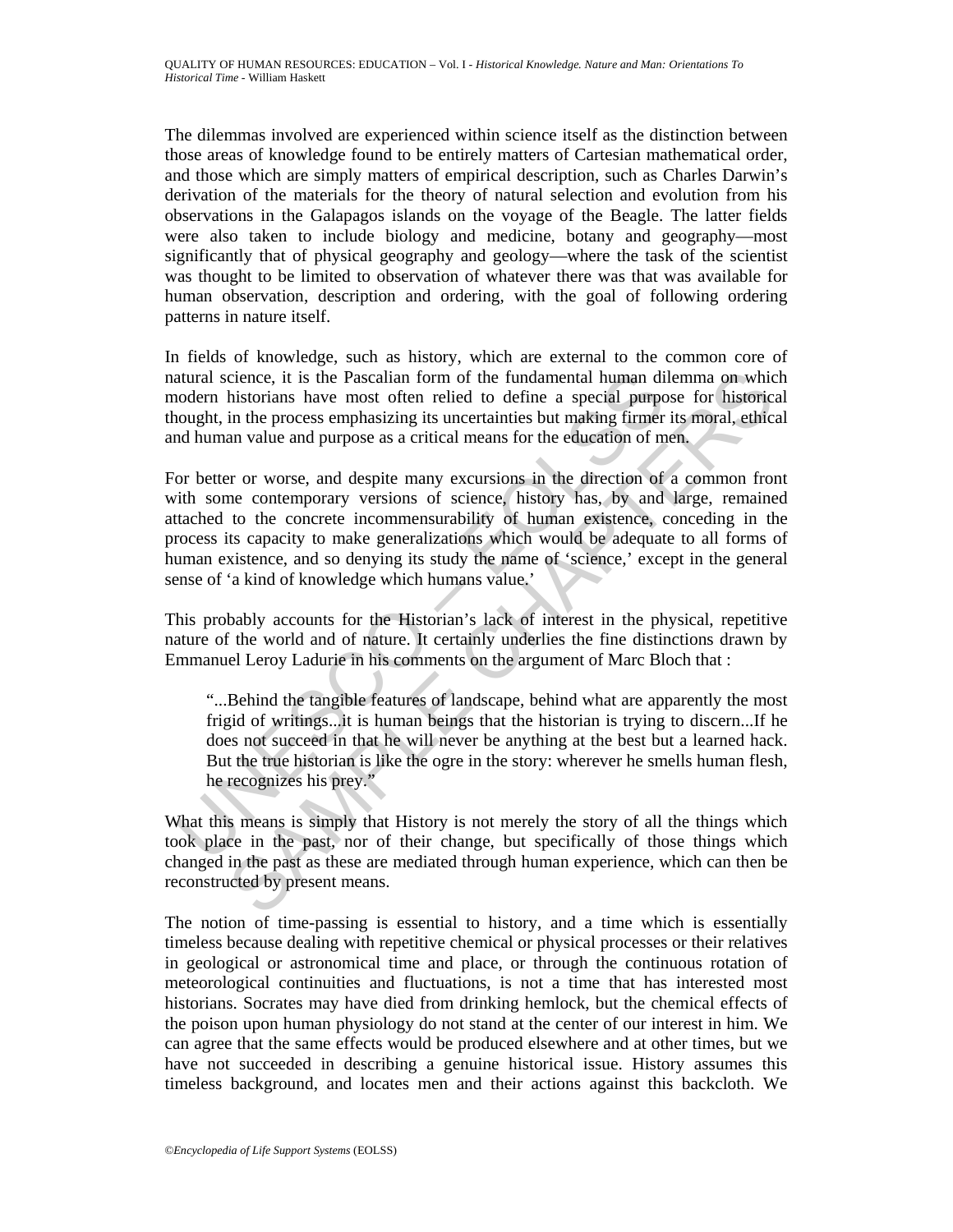understand this background through scientific knowledge, and scientific knowledge may be endlessly progressive and cumulative, but as historians the special task imposed on us is to attempt to evaluate as well as to understand the human actions that occurred or rather were undertaken within this setting.

It is for this reason that Emmanuel LeRoy Ladurie criticizes Bloch for what he views as an '*Anthropocentric*' approach to natural events—in this context referring to climate that is not in his view useful precisely because it requires the mediation referred to, from process, to men, to history. He wishes, instead, to construct a 'history of climate' in itself, and as a scientist might. Despite his immense admiration for Marc Bloch, Ladurie finds his definition, of what properly concerns the historian, '*too narrow, and not adequate to the scientific spirit,*' and declares that "the professional historian would [thereby] systematically neglect a whole category of serial or qualitative documentation, such as early meteorological observations, phenological and glaciological texts, comments on climatological events, and so on."

It is at some such line of demarcation that modern history comes to ground.

## **2.2. Past, Present and Future: an Orientation to Time**

This would emphasize that written history's central concern is with change over time, and the time meant is past-time. This appears to come into direct tension with the future-orientation of Science of Nature, and is summed up in a small diagram.

It emerges with particular force in the apparent paradox, variously stated but amounting simply to Benedetto Croce's aphorism that '*All History is present history*.'

hereby] systematically neglect a whole category of serial or qualitativ<br>colch as early meteorological observations, phenological and gla<br>omments on climatological events, and so on."<br>is at some such line of demarcation tha I systematically neglect a whole category of serial or qualitative documentation<br>carly meteorological observations, phenological and glaciological text<br>son climatological cvents, and so on."<br>me such line of demarcation tha This involves the distinction between the past-as-actuality and as it really was, and the present-as-constructed by the historian in the present, and written out of his own circumstances and capacities. This is involved in the distinctions drawn by Michael Oakeshott, where the underlying, but also the explicit thesis is to dissolve virtually all patterns in history beyond the provisional coherence given any assemblage of properly historical elements made or given it by a particular historian in the present. Thus, all collective terms are simply 'names' (e.g. Middle Ages, or Renaissance), and all events, complex pointillismes of temporary construction, liable to dissolve and become something else by the addition or the subtraction of one or more of their elements by the same or some other historian.

The 'properly historical' is required, because Oakeshott makes a distinction between the commonplace or 'practical' historical things—that refer to the use that can be made of them by someone in self-referential utility—and the properly 'historical' things that subsist without reference to the uses that someone might wish to make of them.

Thus 'the past' did exist (that much we can assume), but it does not exist as an 'historic past' until it has been given this temporary definition by some historian in the present (but exclusively concerned with the past) who can use it as a component of his own assemblage, i.e. what the French call 'This 'history' is not a re-creation of the past: it has no such aim because it is self-consciously simply a selection of those things which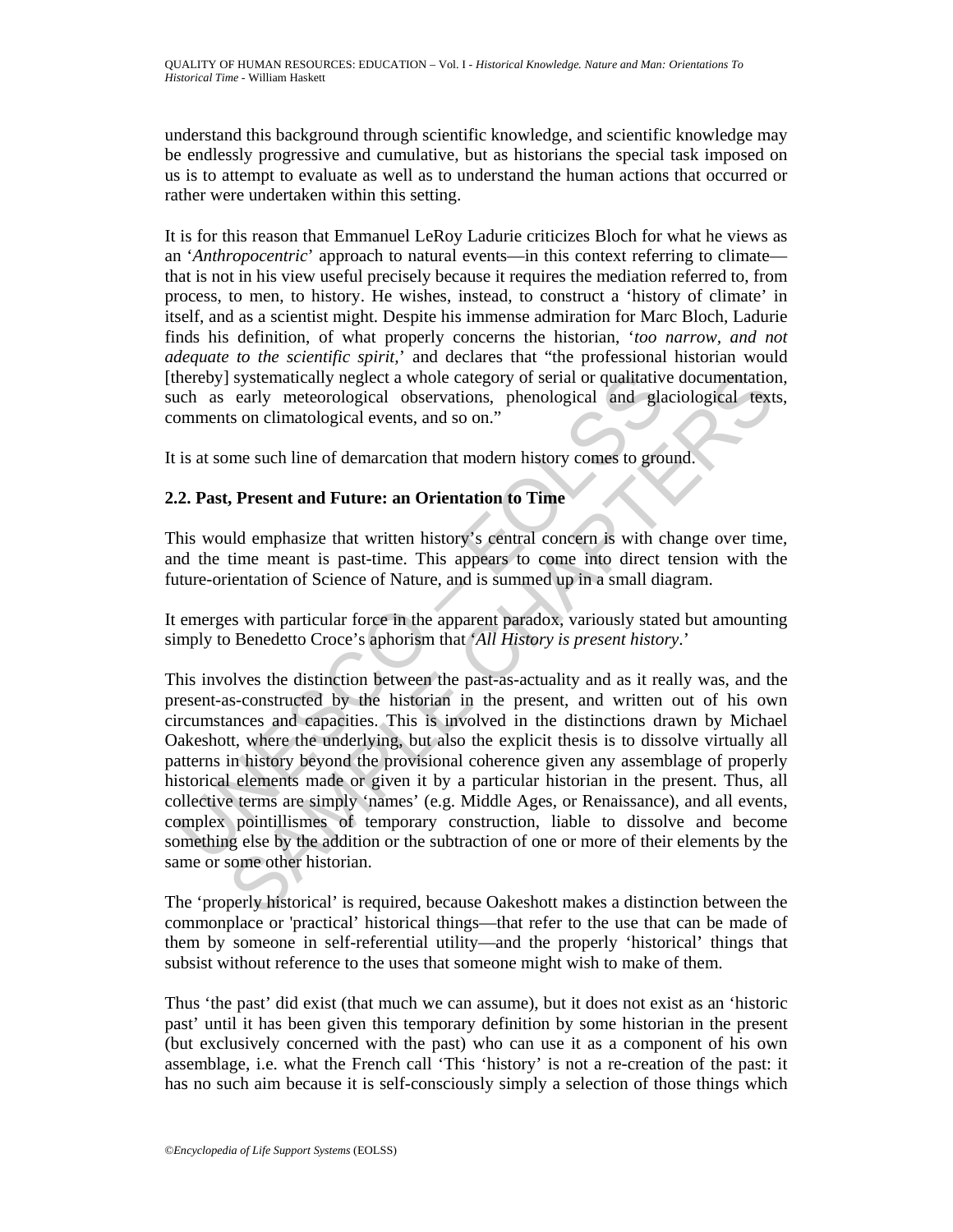existed previously, and which happened (sometimes by accident) to survive for us to examine in the present. The historical past did not exist as an anticipation of the present (there are in this sense no 'origins' of anything); nor *a fortiori* of the future, which does not yet exist, even for us. Each written history exists as created out of the things in the present—those objects we take to survive to us from the past—and is self-sufficient and temporary. The evidence for it is here and now, immediate to the historian, and checked by critical methods, but it only finds its own temporary meaning as assembled with others, similarly arrived at, and liable to disproof, or correction.

History is not a thing that can be learnt, but an *activity* concerned with the primitive human impulses of 'doing, understanding and explaining.' These *activities* may have started out in naivety, like childrens' play, and subsequently acquire complexity, evolving finally into specific practices and activities, of which our own professional history itself is a late form, no more than two hundred years old in the form ascribed to it by Oakeshott, and with a logic which is still being worked out.

volving finally into specific practices and activities, of which our existory itself is a late form, no more than two hundred years old in the by Oakeshott, and with a logic which is still being worked out.<br>
he activity o finally into specific practices and activities, of which our own professions<br>cesh is a late form, no more than two hundred years old in the form ascribed<br>ceshott, and with a logic which is still being worked out.<br>thy of b The activity of being a historian is itself an historic emergence, and is still incompletely intelligible, as the disputes over its meaning and its forms would indicate. There may, for all we know be some possibility of its further evolution towards a definitive statement of what historical practice is as such, or what it might become in a perfected form, or even some mode of it in which it would be possible to generate general laws of historical events or understandings of them, but the actual level of current historical practice is very far from that remote possibility, and Oakeshott is not really concerned with it at all.

## **3. Historical Knowledge and 'Sustainability': Part 1**

On the general topic of sustainability and the manner in which it is to be related to this kind of 'historical knowledge' it is permissible for the reader to be made a little uneasy at the evident scientific and technological drift of the whole, neglecting almost entirely the possibility that all of knowledge may be overturned by unwise or undesirable politics or policies in other parts of the spectrum of human organization as these arise *for any purpose.*

This means it may be necessary to include in what we need to know, or to teach within an educational system, not merely the question of what needs to be done from the point of view of science or even of technology, but what needs humanly to be done to give this knowledge a better (or rather a better-informed) chance of being actually being done. And this, within the context of values other than mere survival. Just as man does not live by biology alone, nor by the goods that consumption-values make desirable, so the whole thing is balanced on a narrowly-cast basis of rational or technological knowledge. It therefore has to assume that knowledge will or can make its way simply because it is knowledge and not because people are given an active wish to use it in this particular way. The closest that we approach the latter is in the construction of rational or economic incentives to behave in certain ways, and the efficacy of these depends very heavily, and self-evidently, upon the institutional (and intellectual and moral) framework within which such incentives are offered or accepted. Almost as of course they are themselves cast in economic behavioral terms, and do not envisage serious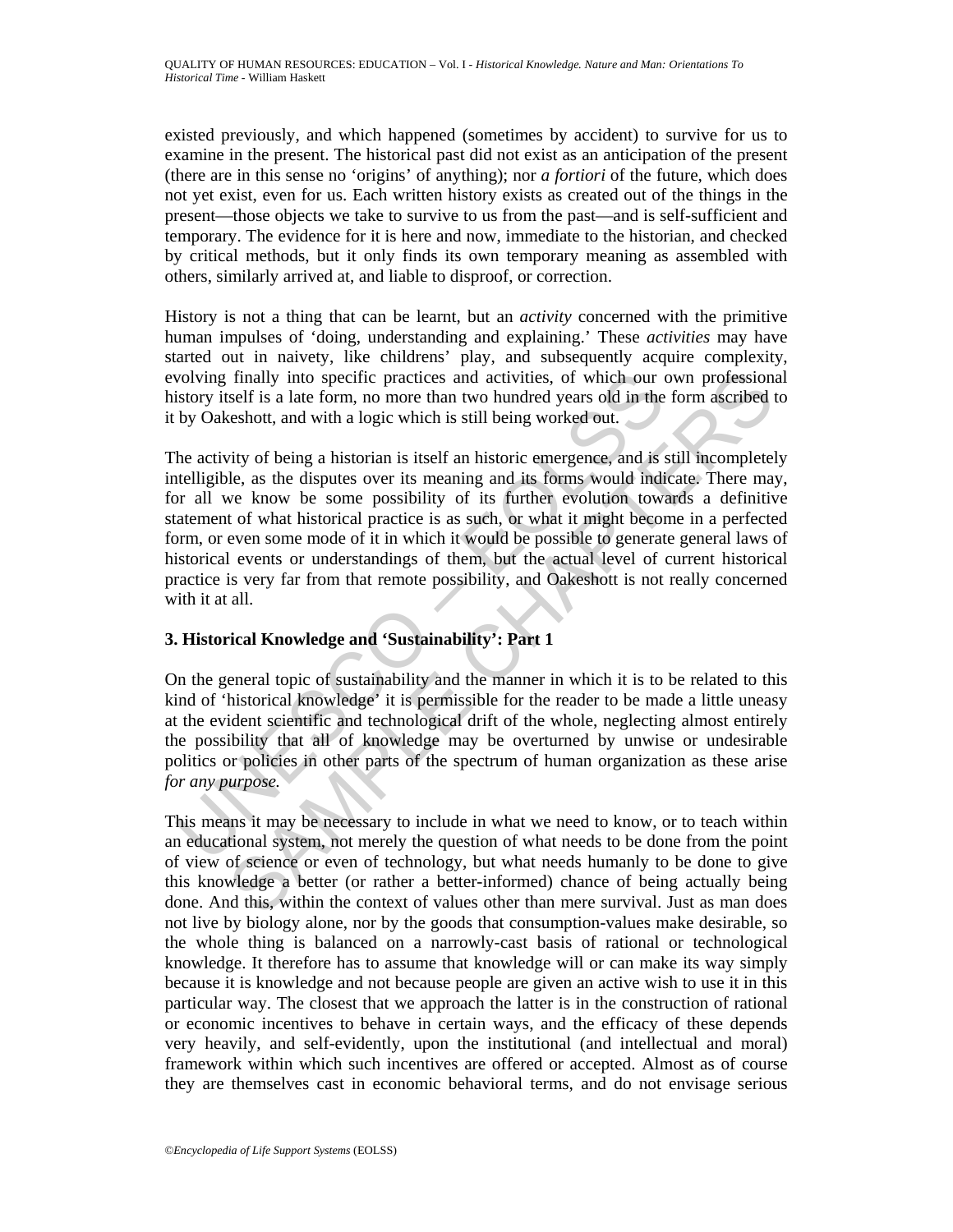institutional change. The limitation of scope is almost always cast in terms of individual (and therefore in statistically cumulative) behaviors, as these are reached or modified by economic incentives.

In short, it begins to look as though the present project would benefit from the inclusion of at least one 'area of concern' which would deal more directly with the political and philosophic difficulties of administering knowledge. Even that of 'educational systems' does not get to this, because it assumes again that we know just how such a schema of scientific or technological knowledge could or should be taught, and to whom, at what cost and with what human consequences.

Let us assume, for example, that we now actually 'know' what human populations (whether drawn together in national or ethnic groups, organized as tribes or clans, or given tighter structures as states or other forms of political organization) have actually done in the past. What then actually follows from this knowledge? And what in all of it is usable for the purposes of future policies? It seems to be forgotten that 'policy' and 'politics' come from the same etymological roots, and refer to the framing of deliberate intention by some institutionally-organized group or groups. We are then led to the question of decision and the power to implement it, within the limitations of knowledge, then obtaining, and for any period.

whether drawn together in national or ethnic groups, organized as the viven tighter structures as states or other forms of political organization one in the past. What then actually follows from this knowledge? And used us drawn together in national or ethnic groups, organized as tribes or clans, or<br>the patt. What the actually follows from this knowledge? And what in all of<br>the patt. What then actually follows from this knowledge? And what The trouble with starting from 'policy' is that this always appears to imply a set of conscious decisions, framed by rational purpose, and directed to an end which is significantly better for those affected than the latter could independently reach for themselves. This, in turn, often takes for granted the authority to command, or the ability to so construct a system of incentives that make it more than likely that what we wish to achieve will in fact be freely chosen. The problem is always that 'knowledge', in and for itself, carries us only so far, and cannot compel or secure obedience to its wisdom when its rational appeal fails to persuade. It is always relative to the interests and power of those who would wield it, and subject to the conflicts which inevitably arise when two or more claims of genuine 'knowledge' conflict, as they often do.

This might mean that any program of general education which would propose a reliance upon historical knowledge would be interested in historical examples of each situation, presented as case-studies of past systems where one or the other element of power or knowledge was predominant: for example:

- The settlement and development of the overseas parts of Europe, (i.e. transplanted Europe of the temperate climate colonies, Canada, Australia, New Zealand, South Africa) including the Americas, as the combined effect of individual freedom and clumsy or insufficient policy, at a time when either system was poorly equipped with the fundamental knowledge that we can now take for granted or aspire to. In this form we can then think of American development in the nineteenth century for example, as the uninformed spread of population across and into unfamiliar territories, with all the consequences that that process entailed.
- The development of Russian settlement in Siberia as the authoritative extension of the Russian state, only partially informed by scientific or technological knowledge in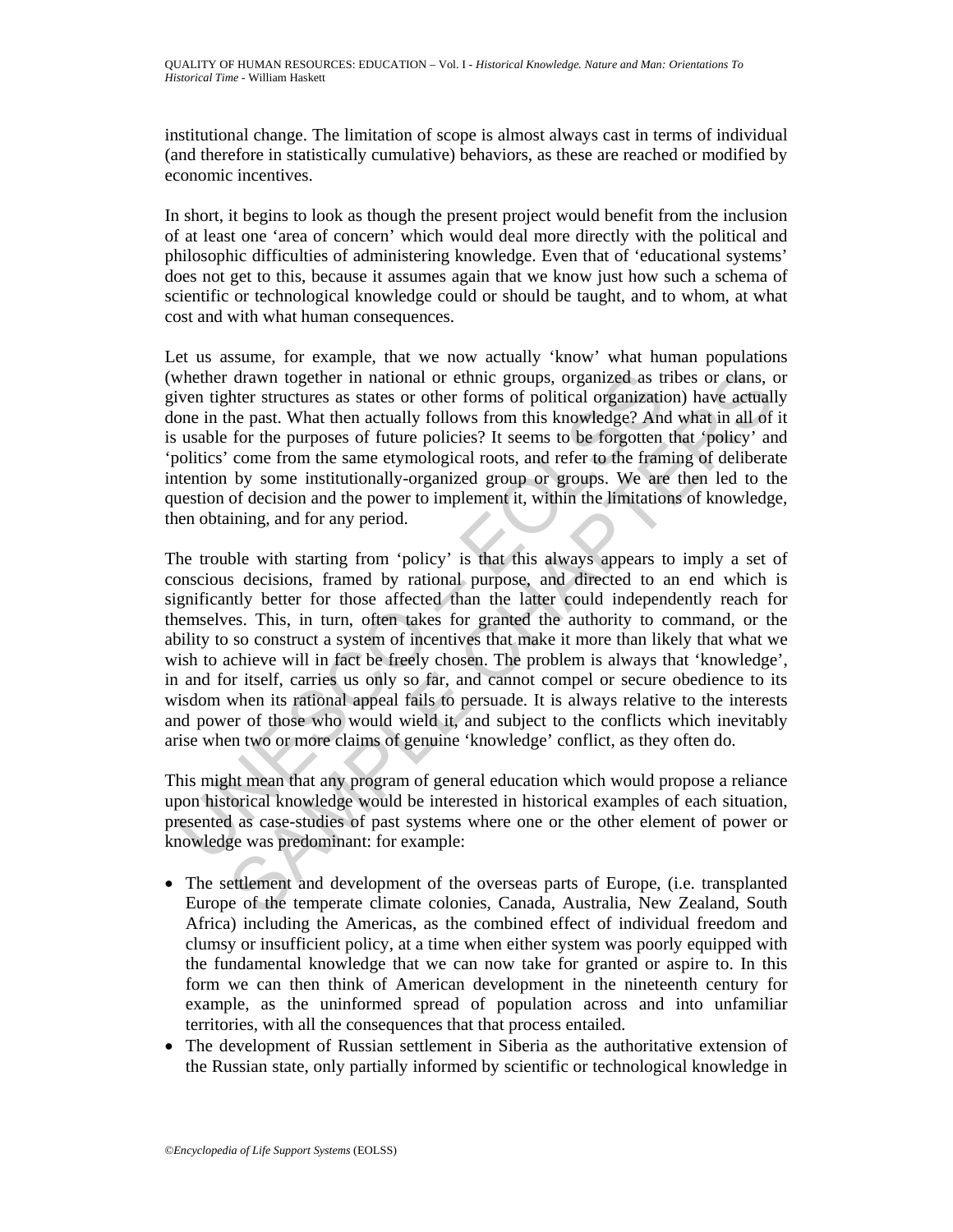an area where climatic factors have proven themselves extremely difficult and susceptible to repeated failure even when twentieth century science was applied to it.

- The development of Africa under colonization from Europe, and its repeated difficulties and failures even under independence demonstrated the difficulty of fitting together science and technology and political and social structure in an area where a successful outcome was of extreme importance, and failure meant an enormous extension of the scope of hardship.
- South America had already made its own contribution to the same dilemma, in principle analogous to North America in size and resources, but much less successful in harnessing what was known to what was desired or desirable in human consequence.

The result of a rapid survey of this kind is to suggest two different principles at work, which might then be studied:

- **Extension by authority**, more or less centralized and more or less controllable by and through policy, but often choked off by ignorance of effects, and not always able to make itself effective even to those limited ends it did seek.
- the result of a rapid survey of this kind is to suggest two different problem the result of a rapid survey of this kind is to suggest two different procher which might then be studied:<br> **Extension by authority**, more or le • **Extension by individual freedom,** not centralized at all, and often largely statistical in its effects (in the sense that a large number of individuals acted on their own apprehension of what was best or in their own interest) but often choked off by a similar ignorance, or by an insufficient control of overall effects, as in the mixtures and successes in the settlement of the American *Great Plains* in the mid to late nineteenth century.

Some of this can be known from what we now know in history, but it is rarely assembled in this fashion, and we might all benefit if it were. One possible derivative from this reflection is that one might make a data base of examples of human failures, i.e. instances where human societies have shown that they did not possess either the knowledge or the will to take or to keep decisions which bore on their own survival.

It of a rapid survey of this kind is to suggest two different principles at worley<br>ight then be studied:<br> **SSOMPLY** then the studied controllable broughly policy, but often choked off by ignorance of effects, and not alwa Of their nature, most of these examples stem from periods when the system of systems that we now term 'global' did not exist, and where the nature of the changes almost necessarily involved a succession of human groups, each occupying an ecological or geographic niche relinquished under this kind of failure by another, which proved better able to cope with the conditions which had caused the failure of the earlier one. This is not, of course, the only possibility: sometimes, the failure was more absolute, and the area of application was left more or less vacant by men for lack of either the knowledge or a sufficient technological equipment to deal with the challenge.

-

- -

> TO ACCESS ALL THE **22 PAGES** OF THIS CHAPTER, Visit[: http://www.eolss.net/Eolss-sampleAllChapter.aspx](https://www.eolss.net/ebooklib/sc_cart.aspx?File=E1-12-02-01)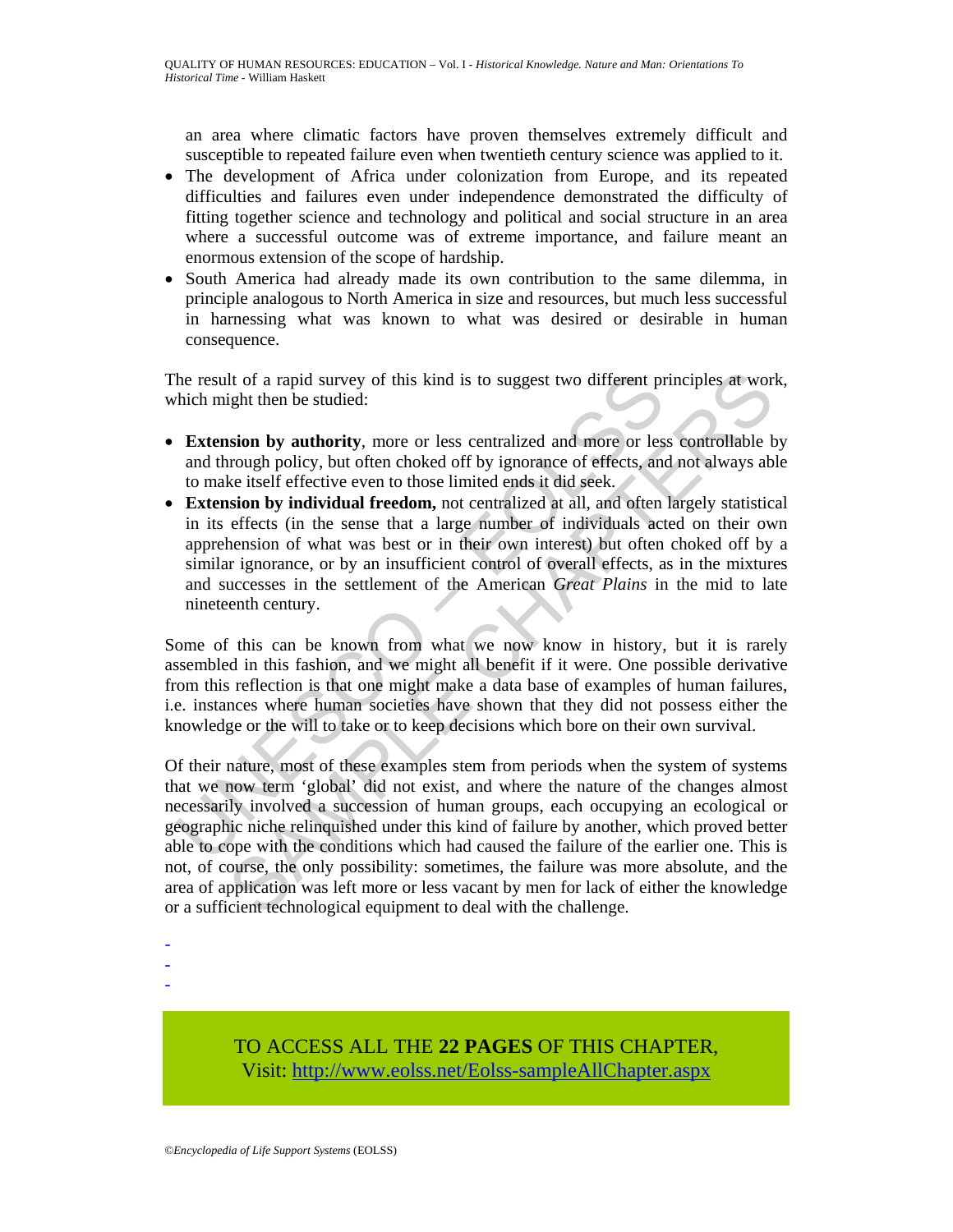#### **Bibliography**

American Historical Association (1995), *Guide to Historical Literature* (Oxford University Press, 3rd. ed. 1995) [Successor to editions of 1931 and 1961, with the goal of listing 'with appropriate commentary, the finest and most useful books and articles available in every field of historical scholarship.]

Barzun, Jacques (1974) *Clio and the Doctors: Psycho History, Quanto History and History,* pp. 89-122. [Treats of the claims of social scientific techniques upon the practice of historians. Especially valuable for non-historians should be ch. 5, on 'History as Counter-Method and Anti-Abstraction.]

*Encyclopedia Britannica, Encyclopedia of the Social Sciences* (1931, with later and considerably revised editions): [revealing changes in the conventional wisdom about topics relevant to this paper in the several editions of each compilation.]

Foucault, Michel (1969). *The Archaeology of Knowledge*, Paris: Editions Gallimard/New York: Harper and Row, 1976. ["Historians, for better or worse, have plundered [his] books for a whole range of themes, a vocabulary, a sensibility, and an intellectual style." A type of the current dispersion of historical practice and interest following the external influence of systems of thought upon a largely nontheoretical field.]

Graubard, Stephen and Felix Gilbert (1971). *Historical Studies Today***,** New York: Norton. [Reprinting articles from a special issue of Daedalus**,** journal of the American Academy of Arts and Sciences, surveying and summarizing current theory and practice of the professional discipline in a great variety of fields, with contributions by French and American historians.]

bucault, Michel (1969). *Ihe Archaeology of Knowledge*, Parsis: Editions Gallimarc<br>and Row, 1976. ["Historians, for better or worse, have plundered [his] books fo<br>emes, a vocabulary, a sensibility, and an intellectual sty Michel (1969). The Archaeology of Knowledge, Panis: Editions Gallimard/New York: Harpen Chilib, 1976. ["Historians, for better or worse, have plundered [his] books for a whole range overabulary, a sensibility, and an inte *History and Theory,* [An unusual journal which frequently addresses the theoretical questions surrounding a largely non-theoretical field of knowledge. See for example volume 36, ed. Ann-Louise Shapiro **"***Producing the Past: Making Histories, inside and outside the Academ***y,"** and the article in the same issue reporting the conversation of Ann-Louise Shapiro with Jill Gilmilow on *"How Real is the Reality in Documentary Film?''*]

Iggers, George, and Harold Talbot Parker (1980), **I***nternational Handbook of Historical Studies: Contemporary Research and Theory,* London: Methuen. [Of considerable value and interest as crossing the ideological divide between historians of the then-East and the better known Western and American forms of practice and knowledge.]

*Internet access* (now much more commonly available) to the several great national libraries, such as the Library of Congress, the British Library, and the Bibliotheque Nationale (Gallica) [Enormously enlarging the scope of any reference search, and beginning to overcome the prime difficulty of any exercise like the present one, with its limitations of geographic access.]

Lamb, Hubert H. (1996). *Climate, History and the Modern World,* London: Routledge. [Not directly utilized but very suggestive of the ways in which professional history is being challenged by other academic disciplines to widen its scope and re-examine its rules of relevance.]

Nisbet, Robert (1990). *History of the Idea of Progress,* Basic Books, New York, 1980. [A modern version of the classic study of J.B. Bury on the *Idea of Progress* (London, 1920), and an examination of one of the grounding concepts of modernization: useful in establishing the context for the most characteristic and perhaps enduring intellectual pillars of our technological world].

Oakeshott, Michael (1962/1990). *Rationalism in Politics and other Essays,* London: Methuen: Liberty Press, Indianapolis). [Especially the essay on *The Activity of Being a Historian*, arguing that this is not a 'practical or utilitarian' matter but one which is its own [intellectual] reward.]

Resnick, Daniel P. ed. (1980). *Literacy in Historical Perspective*, pp. 155-170, Washington: Library of Congress. [The papers were commissioned for the Center for the Book and the National Institute of Education, for a conference held at the Library of Congress in July 1980. cf. Especially, Tela Zasloff, "Readings on Literacy: a Bibliographical Essay"]